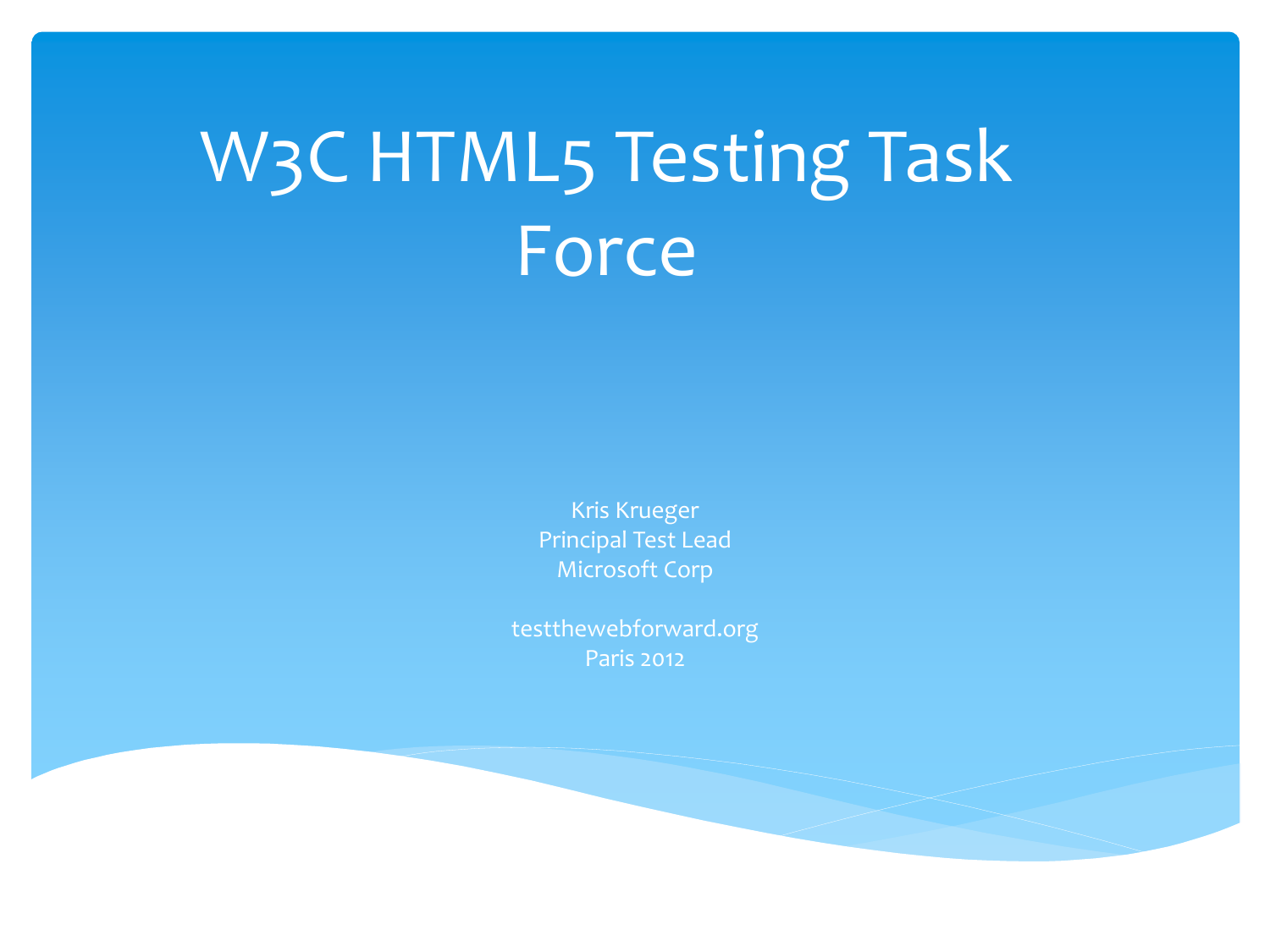

**Apple, Areyh Gregor, Baidu, Comcast, David Carlisle, Google, Infraware, Intel, MOSQUITO, Mathias Bynens, Microsoft, Mozilla, Ms2Ger, Opera, Philip Taylor, W3C, HTML4Bidi**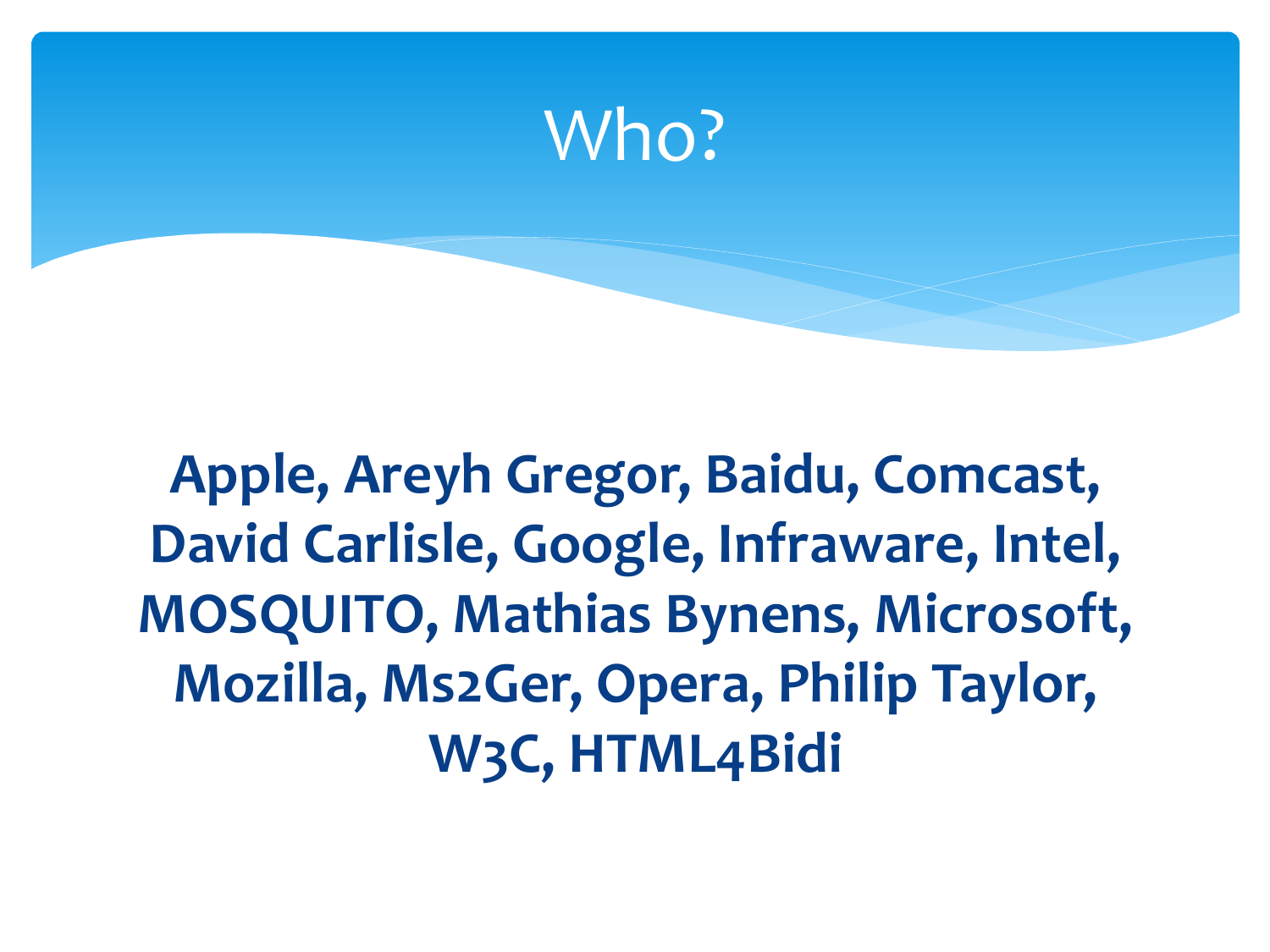## What?

- Formal Part of the W3C HTML WG <http://www.w3.org/html/wg/>
- Started in Oct 2009
- We create tests to **test** the HTML5 Specification
- 11,898 'Approved' tests exist for *anyone to use*
- Beyond 'Tests'
	- CVS -> Hg (http://dvcs.w3.org/hg)
	- <http://www.w3c-test.org/>
	- testharness.js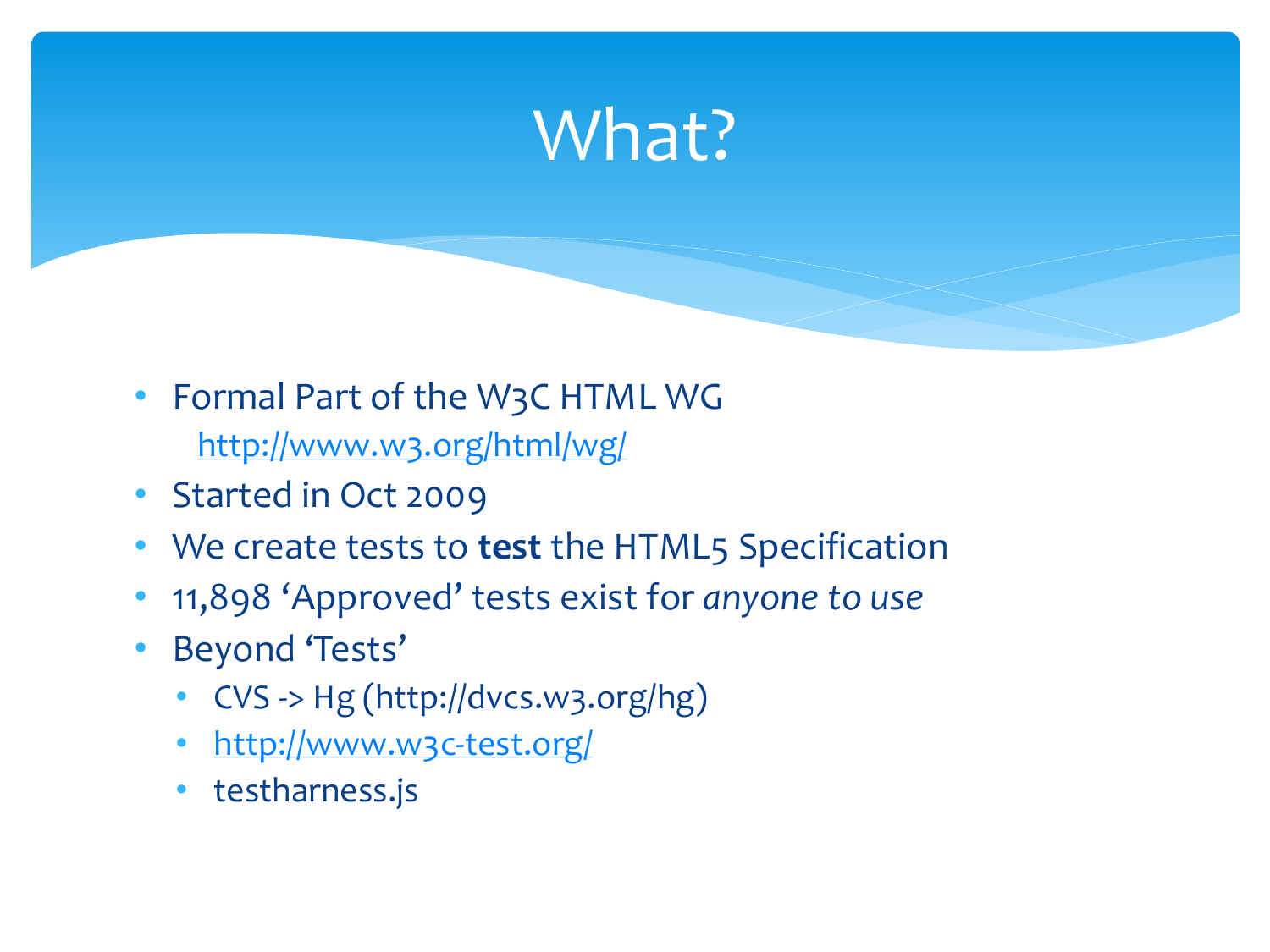## Why?

- Enables web authors to use the 'same markup'
- Helps ensures the spec can lead to multiple independent implementations
- Critical part of getting the HTML5 spec to REC
- Used by implementers when building User Agents (browsers, phones, TV, stereo , refrigerator, kiosk)
- The spec is huge and we need more tests!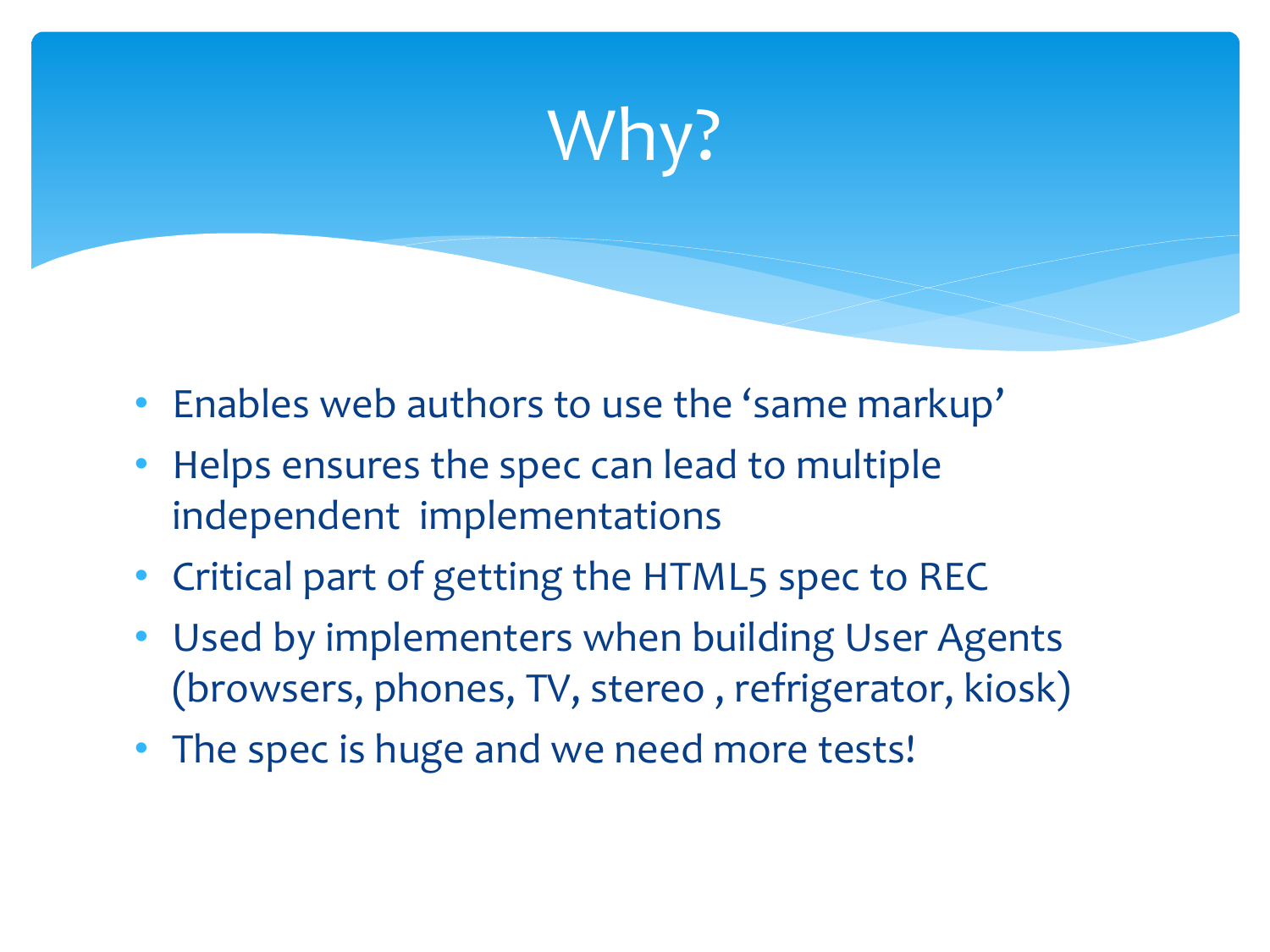

Really Read the wiki <http://www.w3.org/html/wg/wiki/Testing>

Ask questions and participate on 'list' <http://lists.w3.org/Archives/Public/public-html-testsuite/>

IRC irc.w3.org #HTMLT